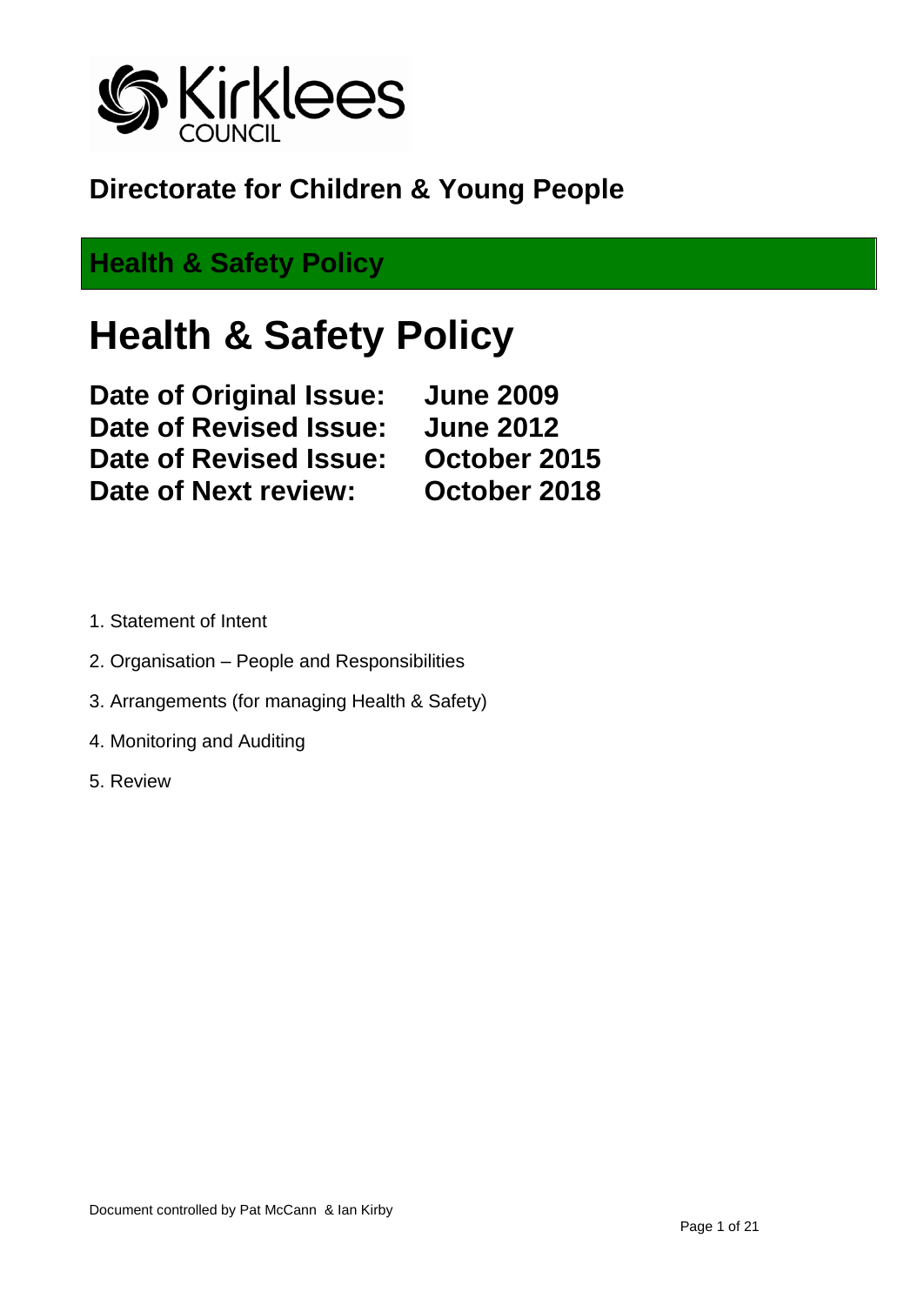### **Contents Page**

| <b>Title</b>                             | <b>Page Number</b> |
|------------------------------------------|--------------------|
| Introduction                             | 3                  |
| Objectives                               | $\overline{4}$     |
| <b>Statement of Intent</b>               | $5-6$              |
| Organisation - People & Responsibilities | $7 - 19$           |
| Arrangements for Managing H&S            | 20                 |
| <b>Monitoring &amp; Auditing</b>         | 21                 |
| <b>Review</b>                            | 22                 |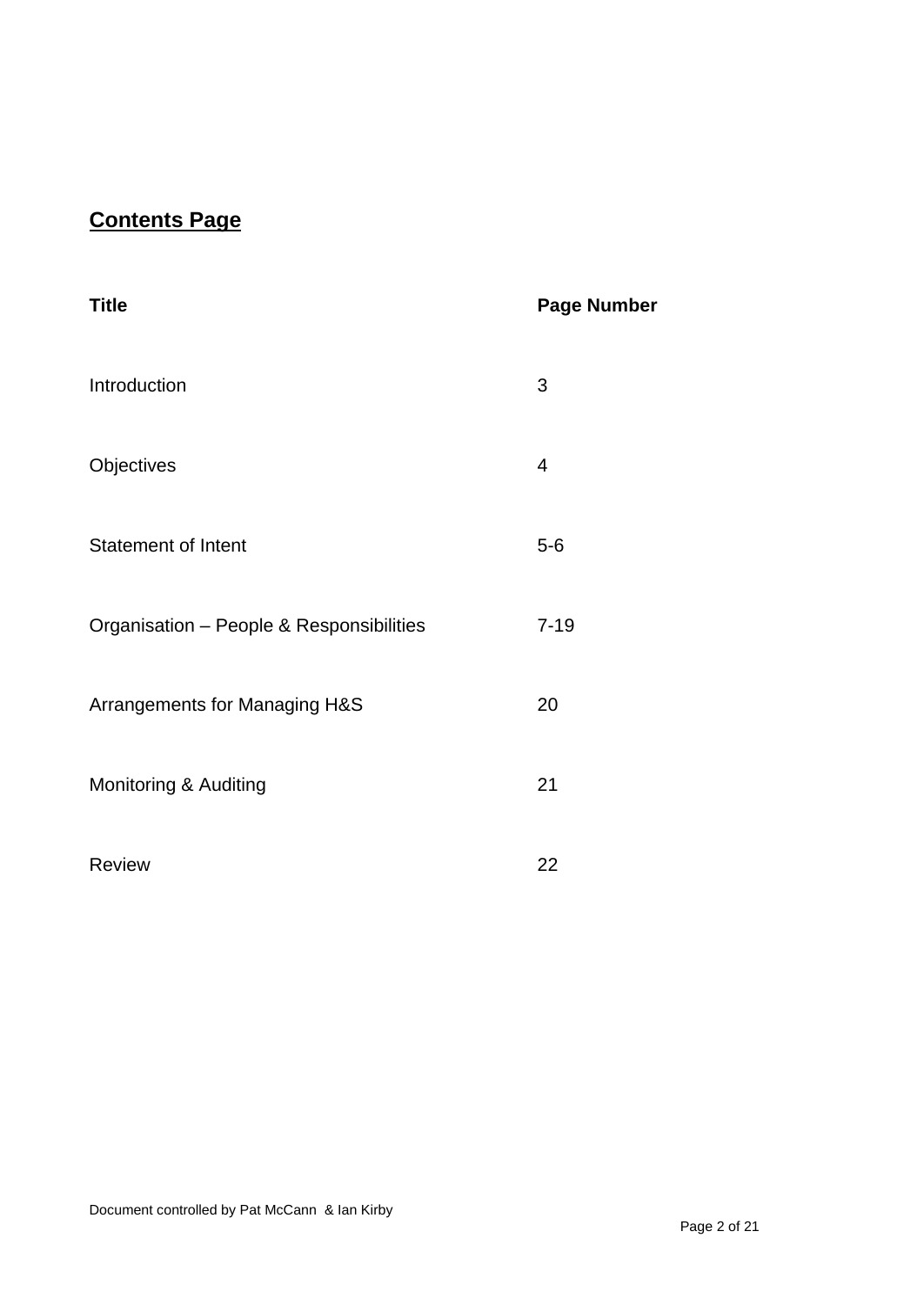#### **Introduction**

The Directorate for Children & Young People (DCYP) Health & Safety Policy supplements the principles, aims and objectives of the Kirklees Council Corporate Health and Safety at Work Policy.

This policy covers all DCYP employees in support services, front line services, schools and other child care settings. It covers children, young people and any other people affected by its activities.

**The Policy** Sets out DCYP policy statement of intent, organisation, arrangements and responsibilities.

This Health & Safety Policy is available through One Hub and the iintranet website under DCYP.

Managers are encouraged to further develop local procedures and guidance based on this policy where this would be beneficial and where it would enhance health and safety arrangements.

Guidance notes, further practical advice and generic risk assessments are available through One Hub (schools) and the Intranet (all other settings).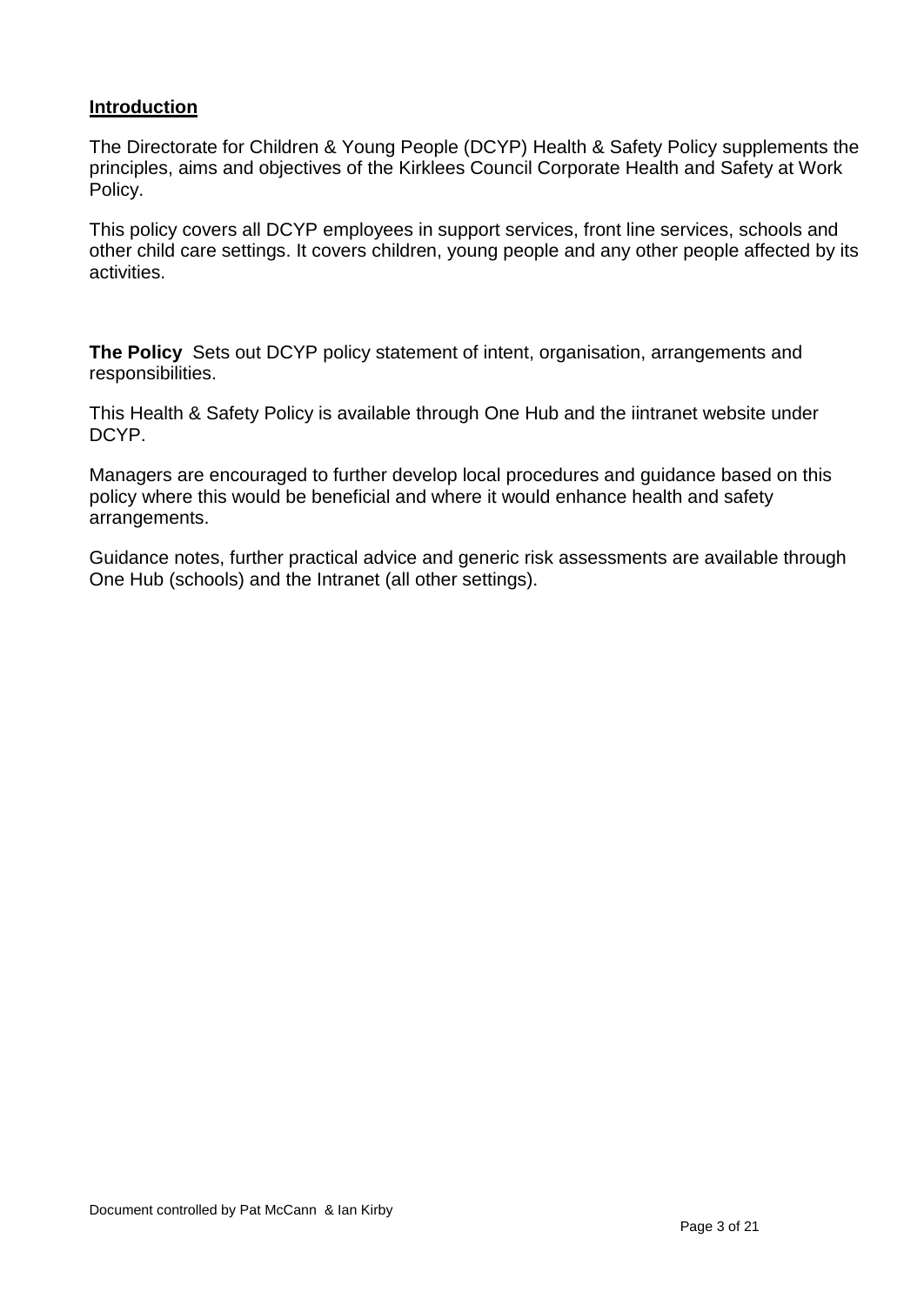#### **Objectives**

The Directorate's objectives are:

To ensure as far as is reasonably practicable the health, safety and welfare of employees, children and young people and others who may be affected by our activities.

To ensure all employees are informed of their health and safety responsibilities, for ensuring their own safety and that of others.

To provide appropriate occupational health surveillance and support to employees who require it.

To strive to continually reduce work related accidents and ill health including stress.

To consult with employees' representatives on matters affecting health and safety using established forums e.g. DCYP Health, Safety and Welfare Committee and Employee Liaison meetings.

To ensure all contractors appointed are competent and, in situations where contractors are appointed directly, provide access to appropriate advice and guidance.

To make arrangements for effective co-ordination and co-operation with others where Directorate employees share premises and facilities in multi-occupied buildings.

To provide adequate resources to implement this policy.

To ensure health and safety is a core management function and has equal ranking with other management responsibilities.

To provide access to competent health and safety training and advice.

To monitor the Directorate's health and safety performance.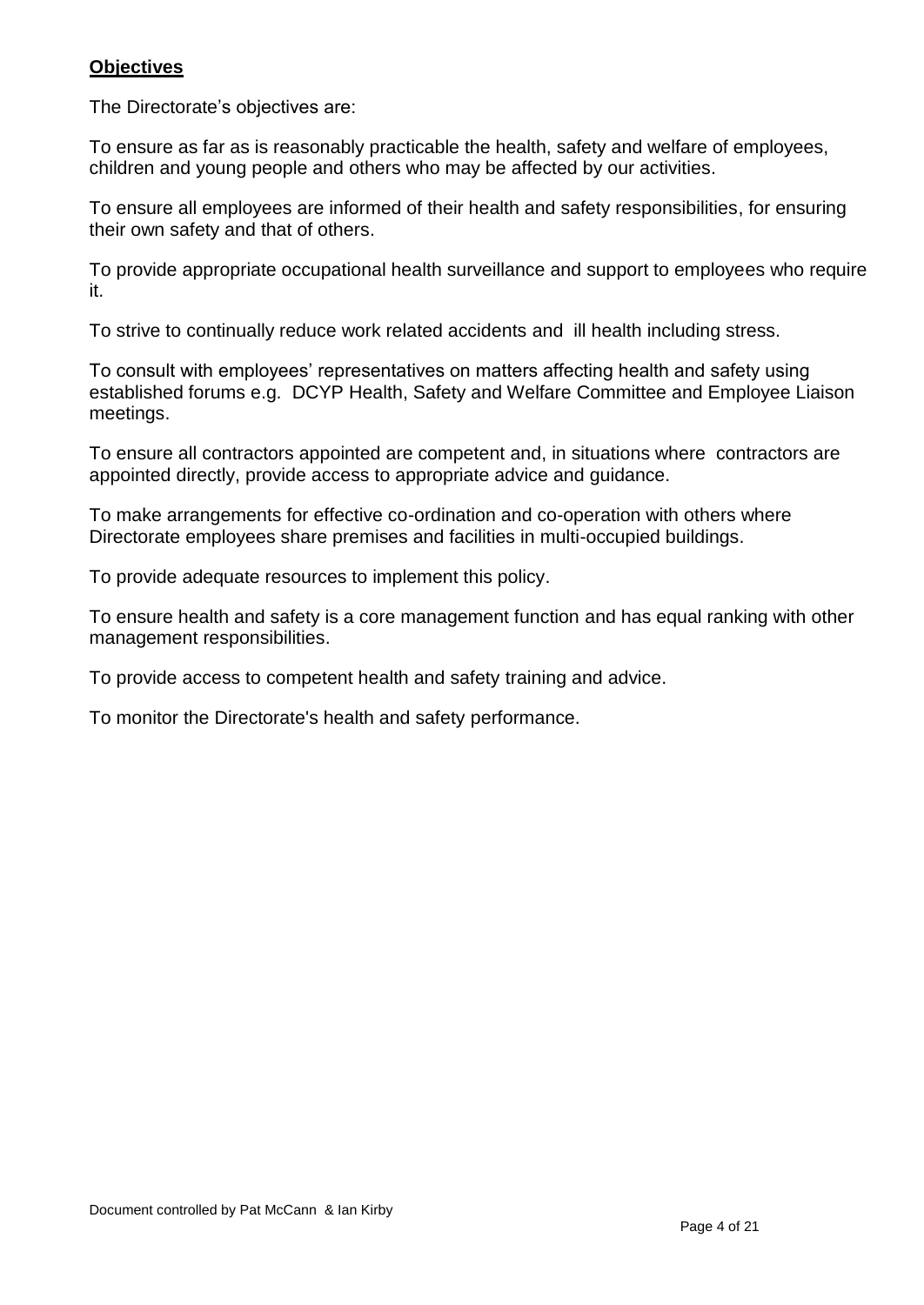#### **Kirklees Council**

#### **Directorate for Children & Young People**

#### **Health & Safety Policy**

#### **STATEMENT OF INTENT**

The Directorate for Children & Young People (DCYP) is committed to ensuring the health, safety and wellbeing of all its employees, children and young people and others who may be affected by its activities. DCYP fully comply with the minimum legal standards set by national legislation, namely the Health and Safety at Work etc. Act 1974 and its associated regulations.

The Directorate recognises that continual improvements in health and safety performance are achieved primarily through the identification, assessment and management of risk and that this not only reduces accidents and ill-health at work but also contributes to the health and wellbeing of local communities as well as the protection of the environment.

It is the policy of the Directorate to ensure so far as is reasonably practicable:

- The provision and maintenance of safe plant, equipment and systems of work.
- Adequate arrangements for the safe use and handling, storage and transport of people, articles and substances.
- The provision of appropriate health and safety information, instruction, training and supervision.
- The provision and maintenance of a safe working environment including safe access and egress as well as adequate arrangements for welfare.

The Directorate recognises that in order for this policy to work it must have the full support and co-operation of all employees in making the workplace a safer place for all. The Directorate expects and encourages similar support from contractors, partners and volunteers and cooperation from clients, Directorate users and visitors who use our services, facilities or premises.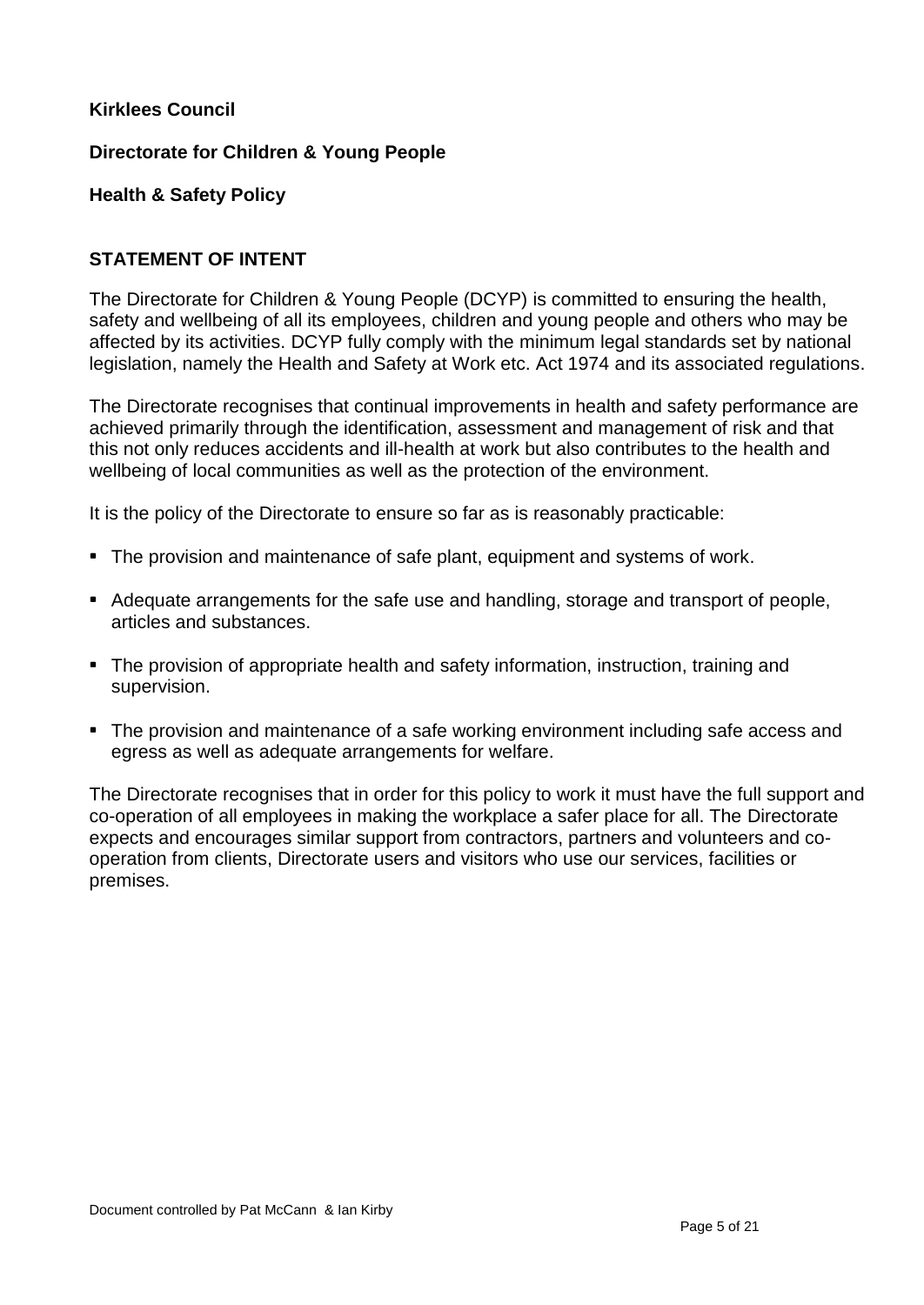The Directorate will monitor and review the effectiveness of this policy.

signed: alling O'Sullwar

Date: 8<sup>th</sup> December 2015

Printed: Alison O'Sullivan

Director for Children & Young People – Alison O'Sullivan

Signed: Date

Printed: Gill Ellis

Assistant Director Learning and Skills – Gill Ellis

Signed: Date

Printed: Carly Speechley

Assistant Director Family Support and Child Protection – Carly Speechley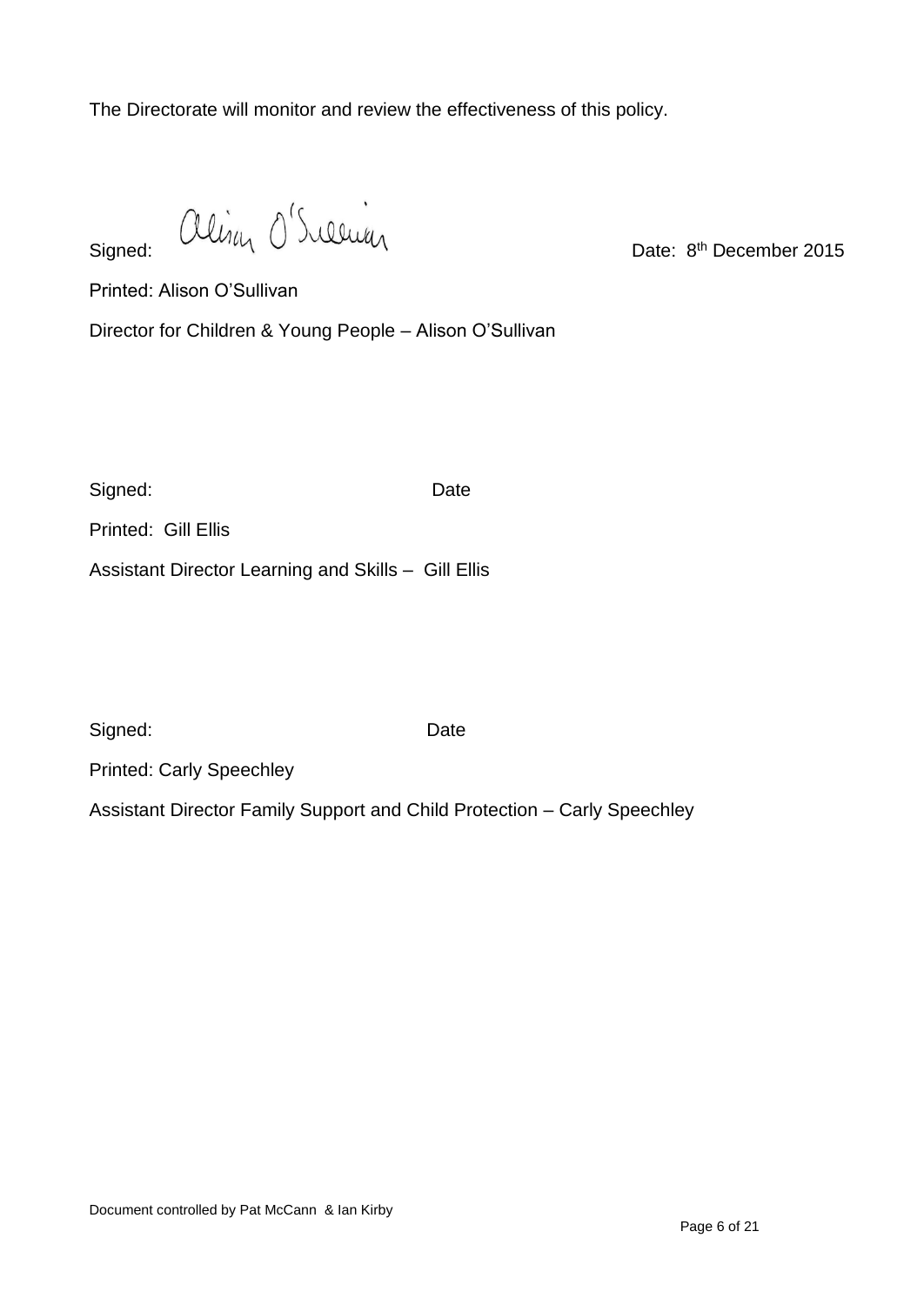#### **ORGANISATION – people and responsibilities**

To ensure that this Policy is effectively implemented throughout the Directorate the health and safety responsibilities of management, employees and key stakeholders are specified in this section. Individual service areas and childcare settings may need to provide more detailed responsibilities and arrangements depending on the size and structure and the nature of the work activities and /or services provided.

The following section outlines the roles and responsibilities of:

- Director for Children & Young People.
- Assistant Directors.
- Deputy Assistant Directors, Heads of Service & Childcare Setting Managers e.g. Head Teachers, Nursery Managers, Children's Centres Managers and Unit Managers.
- Management teams & supervisors.
- Teaching Quality Information Officers (TQIs), Off-Site Visits Advisor, Manual Handling Adviser.
- Employees, volunteers, agency workers, and work experience
- Clients, service users, partners and members of the public.
- Corporate Safety Unit.
- Safety Representatives and Trade Union appointed representatives.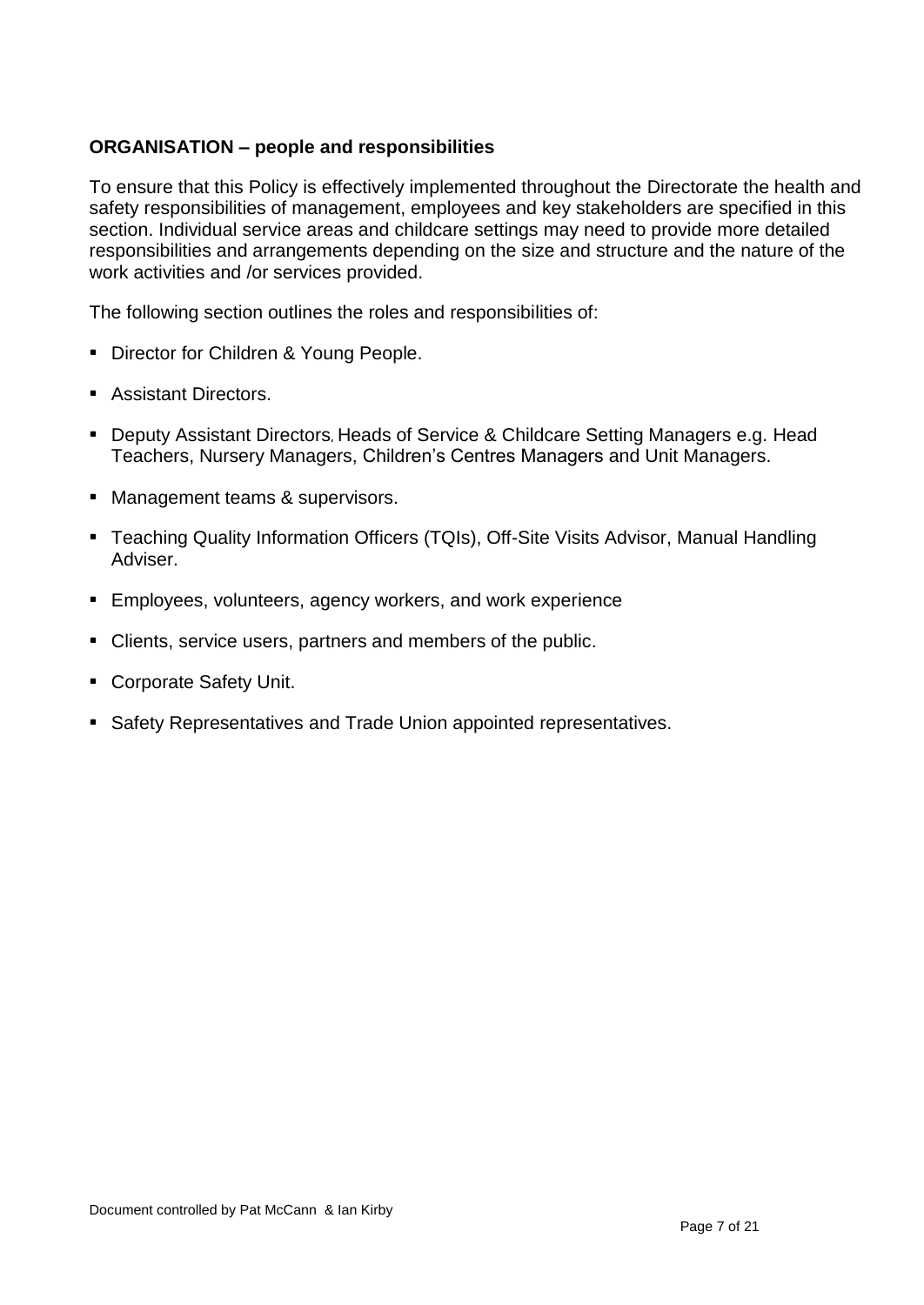#### **Director for Children & Young People – responsibilities**

The Director for Children & Young People has ultimate responsibility for health and safety throughout the directorate and leads in setting corporate/directorate policy and strategic direction. The Director's responsibilities are to:

Ensure the provision of an adequate health & safety management system.

Ensure that the objectives of the health and safety policy are achieved as far as is reasonably practicable.

Ensure adequate financial and management resources are made available to enable the directorate to discharge its health and safety responsibilities.

Ensure health safety and welfare is an integral part and a key objective within the overall management culture of the directorate.

Create an effective organisational structure in the directorate through which the policy will be implemented, monitored and reviewed to improve health and safety performance within the directorate.

Ensure Assistant Directors and Heads of Service are aware of their responsibilities and are held accountable for compliance within their respective service areas.

Ensure there is adequate provision and access to competent health and safety advice for the service.

Ensure appropriate attention is given to health and safety when directorate policies are being formulated.

Ensure that staff are trained in their health and safety responsibilities and that those who are delegated health and safety tasks are competent to carry them out.

Ensure health and safety matters are effectively communicated throughout the service.

Make arrangements at directorate level for consulting with employees on health and safety matters i.e. through trade union representatives, employee liaison forums.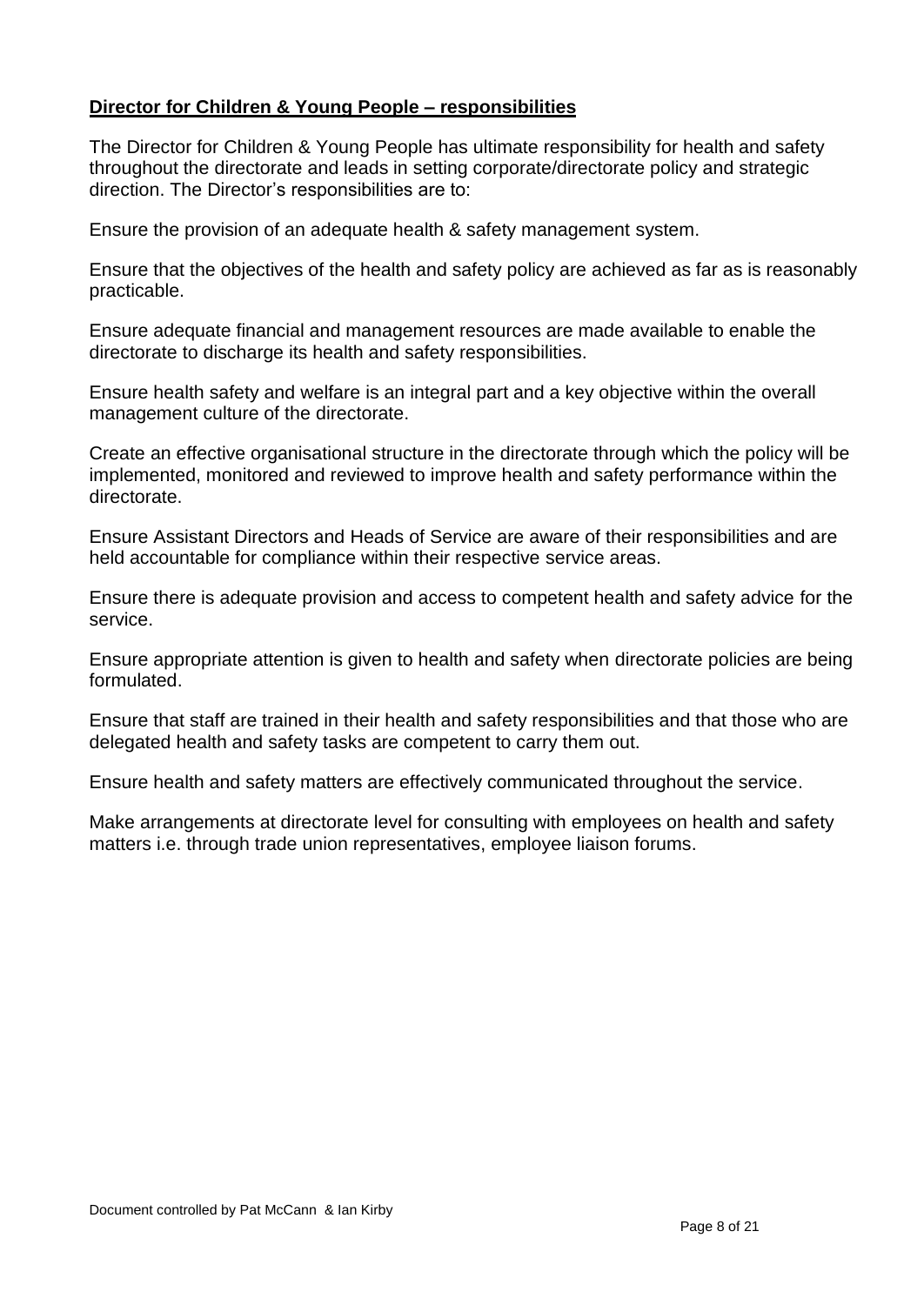#### **Assistant Directors - responsibilities**

The Assistant Directors have responsibility for reporting on health and safety matters to the Director and DCYP Senior Management

The Assistant Directors or nominated representative chair the DCYP Managing Health and Safety Strategy Group and the DCYP Health, Safety and Welfare Committee.

Lead the strategic development of the health and safety policy and guidance (including organisation and planning) for the Directorate for Children & Young People.

Ensure that policies/guidance give due consideration to the health, safety and welfare of employees, pupils, young people and others affected by the activities of DCYP so far as is reasonably practicable.

Ensure policies and guidance are monitored and reviewed on a regular basis.

Ensure that arrangements and systems are in place for the effective communication of policy and guidance to those who have responsibility for implementation e.g.heads of service, senior managers, head teachers, Governors, childcare setting managers.

The implications of new and impending legislation are considered and necessary actions are taken.

Inspection and audit systems programmes are in place to monitor schools, child care settings and support services are complying with DCYP health and safety policy.

A health and safety training strategy is developed and its effectiveness monitored.

That reports and statistics relating to significant accidents and incidents and dangerous occurrences are acted upon and appropriate action taken.

If necessary that appropriate working groups are set up to investigate matters or particular aspects of health and safety.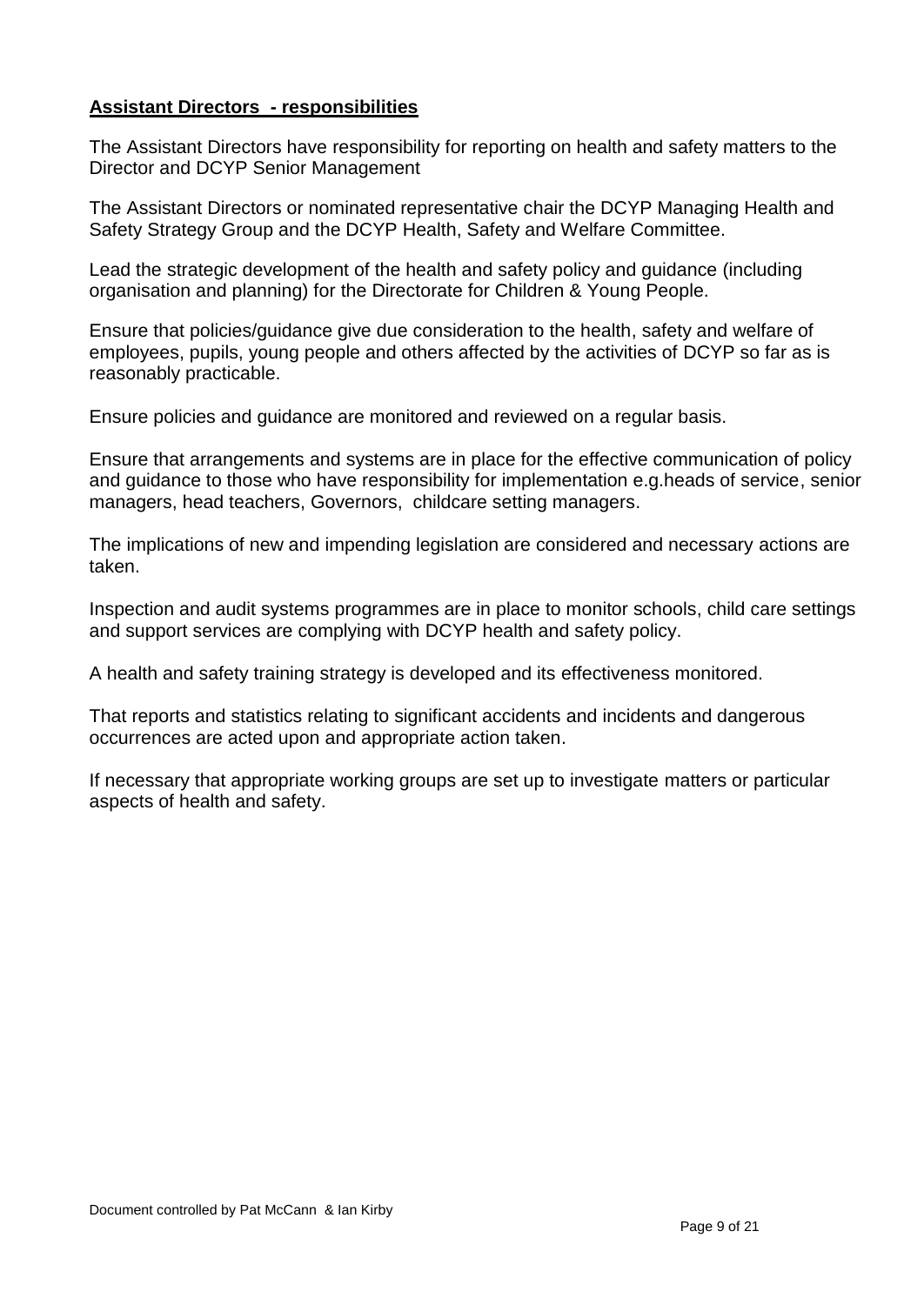#### **Deputy Assistant Directors, Heads of Service and Child Care Setting Managers e.g. head teachers, locality managers, nursery managers and unit managers responsibilities**

Heads of Service and child care setting managers are responsible for health and safety within their respective service/department or childcare setting.

They have a particular duty to assist and support the Director and the Assistant Directors in the implementation of the health and safety policy within their respective service/department or childcare setting.

To contribute, implement, communicate, monitor and review health and safety \*policy and performance including setting objectives, performance standards and performance indicators.

Ensure that adequate time and resources are allocated to staff in their teams to fulfil their health and safety responsibilities.

Ensure that health, safety and welfare roles are clearly and logically delegated to successive levels of management who are sufficiently senior and competent to discharge them.

Create effective management arrangements and organisational structures within their respective area of responsibility.

Ensure, via their respective management teams, that risk assessments and safe working practices and procedures relevant to the significant risks within their child care setting/service area have been undertaken and reviewed as necessary.

Develop and promote a safety culture by encouraging the participation and involvement of all employees in health and safety matters.

Secure competence, by ensuring employees are provided with the necessary health and safety information, instruction, training and supervision. This will include systems which will identify health and safety training needs arising from recruitment, staff changes or changes in procedures, systems of work, introduction of new equipment or legislation etc.

Ensure adequate arrangements are in place to appoint competent contractors and provide and share information to ensure health and safety risks are managed.

Ensure occupational health surveillance is provided as necessary.

Detail arrangements for consultation between management and safety representatives through health and safety committees or employee liaison forums.

Ensure arrangements are in place where work locations may be in shared occupation or where services are delivered in partnership to ensure both the co-operation in and coordination of matters relating to the management of health, safety and welfare.

Ensure all employees are aware of their responsibilities in this health and safety policy and Managers are held accountable for compliance within their respective settings.

Ensure that regular safety inspections of workplaces are carried out.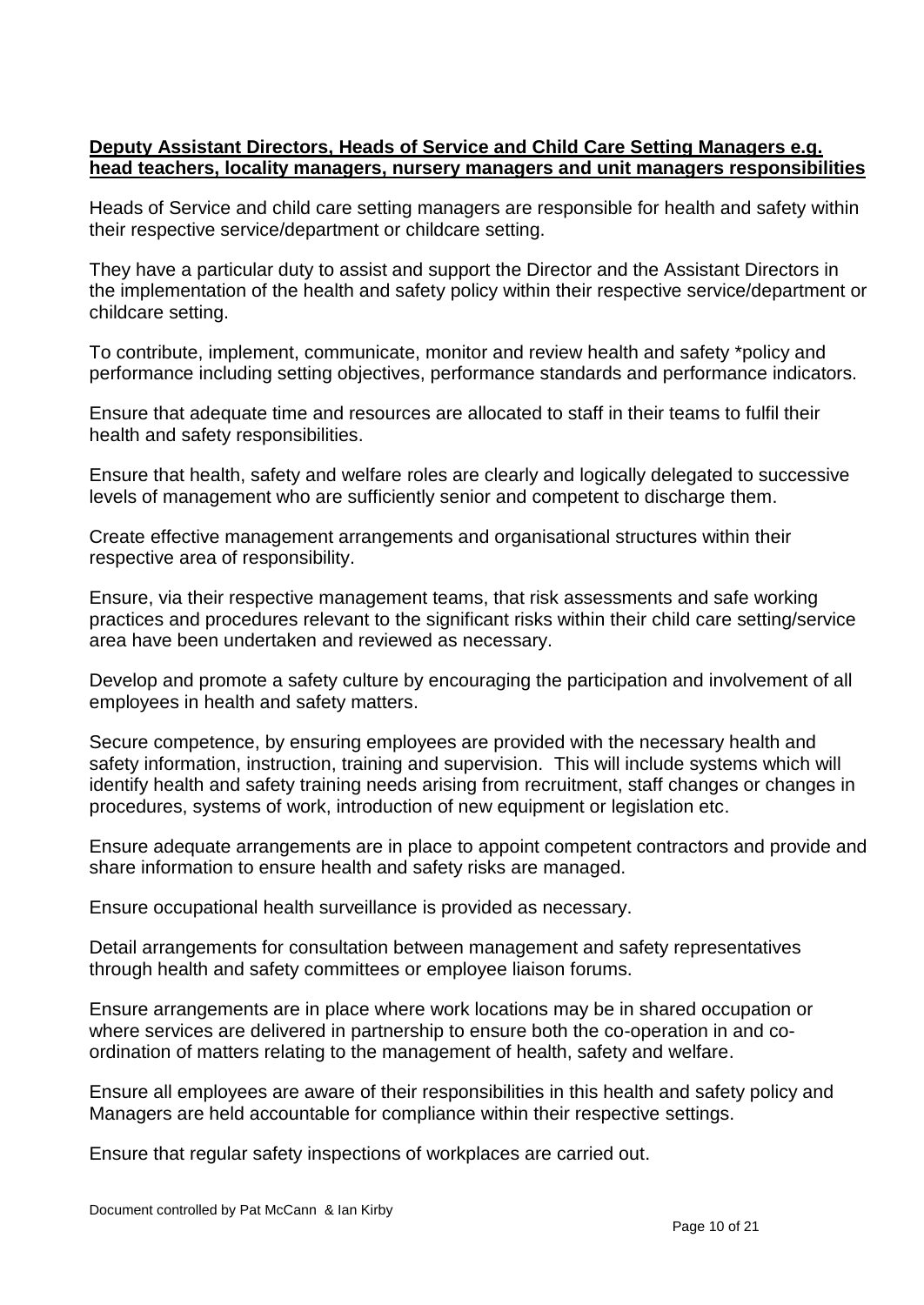Ensure that all accidents and dangerous occurrences are reported in line with DCYP policy and guidance and that all such incidents are investigated (seeking assistance as required).

Resolve any health, safety and welfare issues raised with them and if necessary referring to the relevant person/s within the Directorate.

Ensure health and safety matters are effectively communicated throughout the area of responsibility.

\*Note: For community schools, community special schools, voluntary controlled schools, maintained nursery schools and pupil referral units the Local Authority (LA) is the employer and these schools are **expected to formally adopt** this policy. School' governing body should consider appointing a lead Health & Safety Governor.

In addition each Head Teacher should produce a school specific Health and Safety Policy and submit it to the Governing Body for approval.

Head teachers are required to submit regular reports to the Governing Body on health and safety matters e.g. results of inspections, accidents and investigations.

*For foundation schools, foundation special schools, voluntary aided schools, trust schools, free schools and academies the governing body is the employer and these schools are advised to formally adopt/ adapt where necessary and implement this policy ensuring local arrangements are in place.*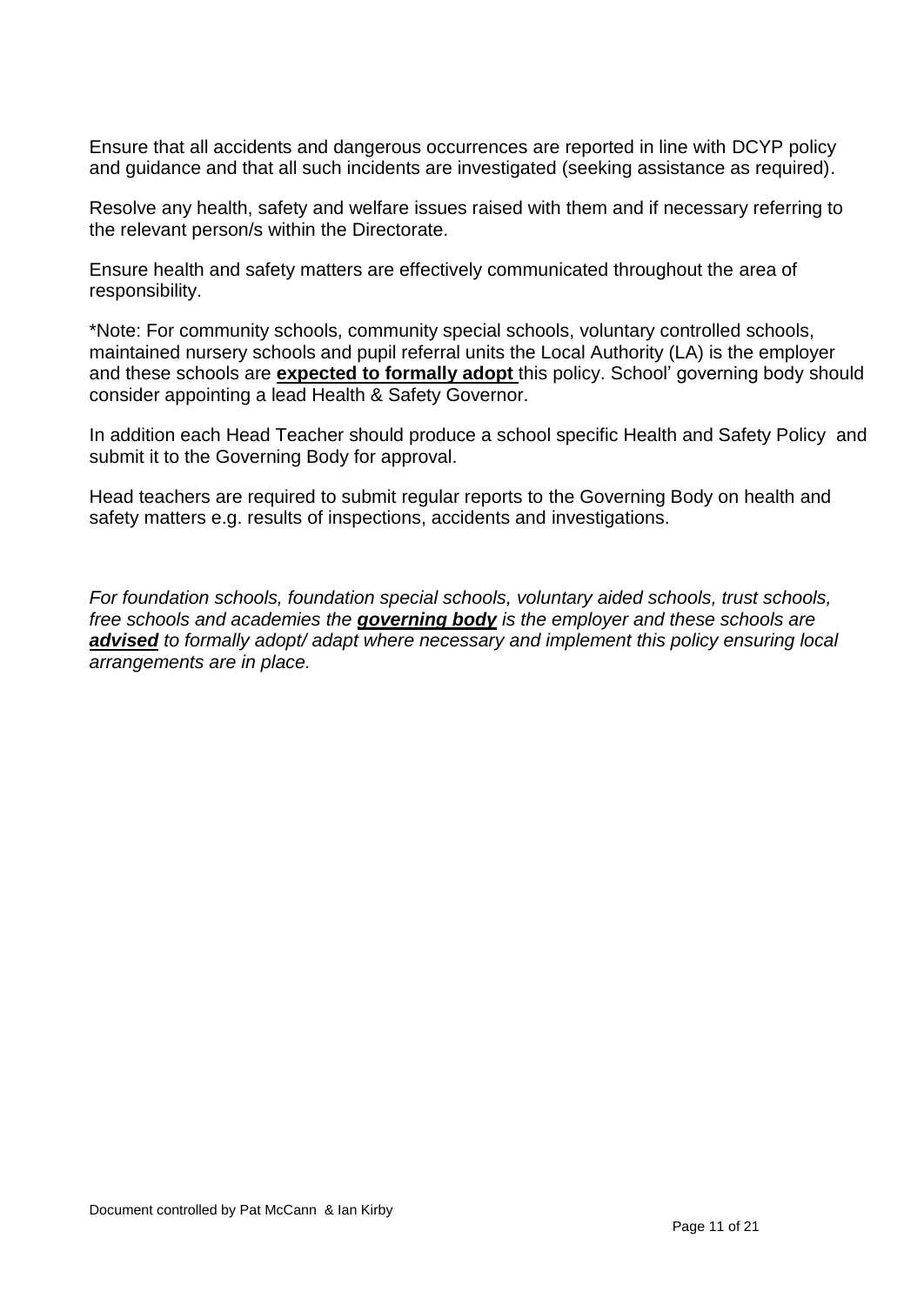#### **School Governors and Building / Site Management Committees responsibilities**

Assist and support the child care setting manager / senior management team in the implementation of their health and safety responsibilities.

Ensure that the school specific health and safety policy is implemented and monitored and brought to the attention of all staff.

Assign adequate resources (financial and management) for health and safety and ensure that there is access to competent advice.

Ensure that health and safety policies, guidance /codes of practice and risk assessments are in place and implemented.

Report to the Head of Service any matters relating to health and safety with which they need further assistance.

Ensure that regular safety inspections of the establishment are carried out by competent persons.

Monitor health and safety by:

Receiving regular health and safety reports from the childcare setting manager, e.g. inspection reports, accident statistics and investigations

Receiving reports about training undertaken by staff

Receiving annual summary reports from the childcare setting manager on progress in the management of health and safety

Ensuring health and safety is included in the site development plan

Ensuring that an annual health and safety action plan is produced

For Department for Education (DfE) advice on responsibilities under existing health and safety legislation refer to the DfE's Health and Safety: Advice on Legal powers and Duties (2014).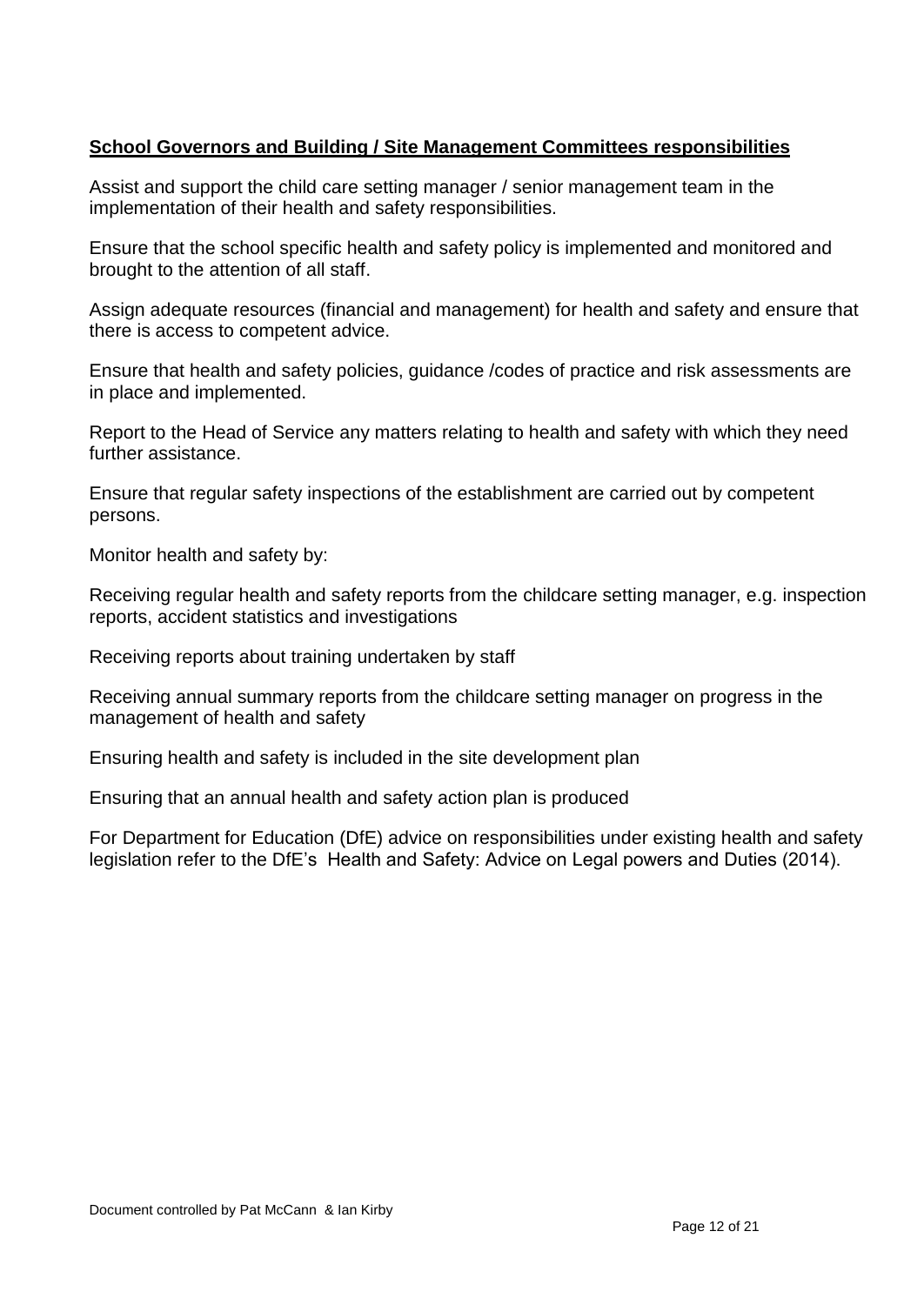#### **Managers, Supervisors, Heads of Departments responsibilities**

Employees who line-manage or supervise others, e.g. office managers and heads of departments in schools, are responsible for the health, safety and welfare of their staff and other people affected by the activities over which they have day to day control. They should assist and support their Head of Service, head teacher, child care setting manager in the implementation of their health and safety responsibilities.

Implement the services' and any local health and safety policies, ensuring that guidance and procedures are effectively implemented in the area/activity under their control.

Ensure a safe working environment is maintained as far as is reasonably practicable that is without risk to health and safety.

Ensure suitable and sufficient risk assessments are carried out that identify work related hazards and arrangements to manage any residual risks.

Ensure all employees under their control are competent, i.e. have adequate skills and experience to undertake their tasks and are provided with adequate health and safety training, instruction, information and supervision. This will include ensuring health and safety training is considered as part of the annual employee development review process.

Provide equipment that is fit for purpose and is maintained in a safe and serviceable condition.

Ensure all employees under their control are aware of and fully understand health and safety policies, procedures and guidance relating to their work activity and working environment, and emergency procedures wherever they may be working.

Ensure all employees are aware of their responsibilities in this health and safety policy and are held accountable for compliance within their respective portfolios.

Ensure occupational health surveillance and support is provided to employees where necessary.

Ensure all work related accidents/incidents that cause or have the potential to cause injury or illness are reported and investigated in line with Corporate Accident and Incident Guidance procedures, and take any necessary steps to prevent a recurrence. This also applies to acts of physical violence or verbal abuse.

Ensure all employees know the importance of reporting incidents of any nature occurring due to work activities and/or any hazardous situations or sub standard conditions.

Resolve any health and safety problems referred to them and bring to the attention of their senior manager any problems they are unable to resolve.

To appoint competent person(s) who are able to assist them to discharge their health & safety responsibilities. The person/s appointed should be operating at a suitably appropriate level with the necessary level of authority. Employees appointed to these positions may need additional health and safety training unless they already have sufficient knowledge experience and awareness of health and safety issues.

*N.B. This person(s) does not relieve any manager or employee of their statutory health and safety responsibilities.*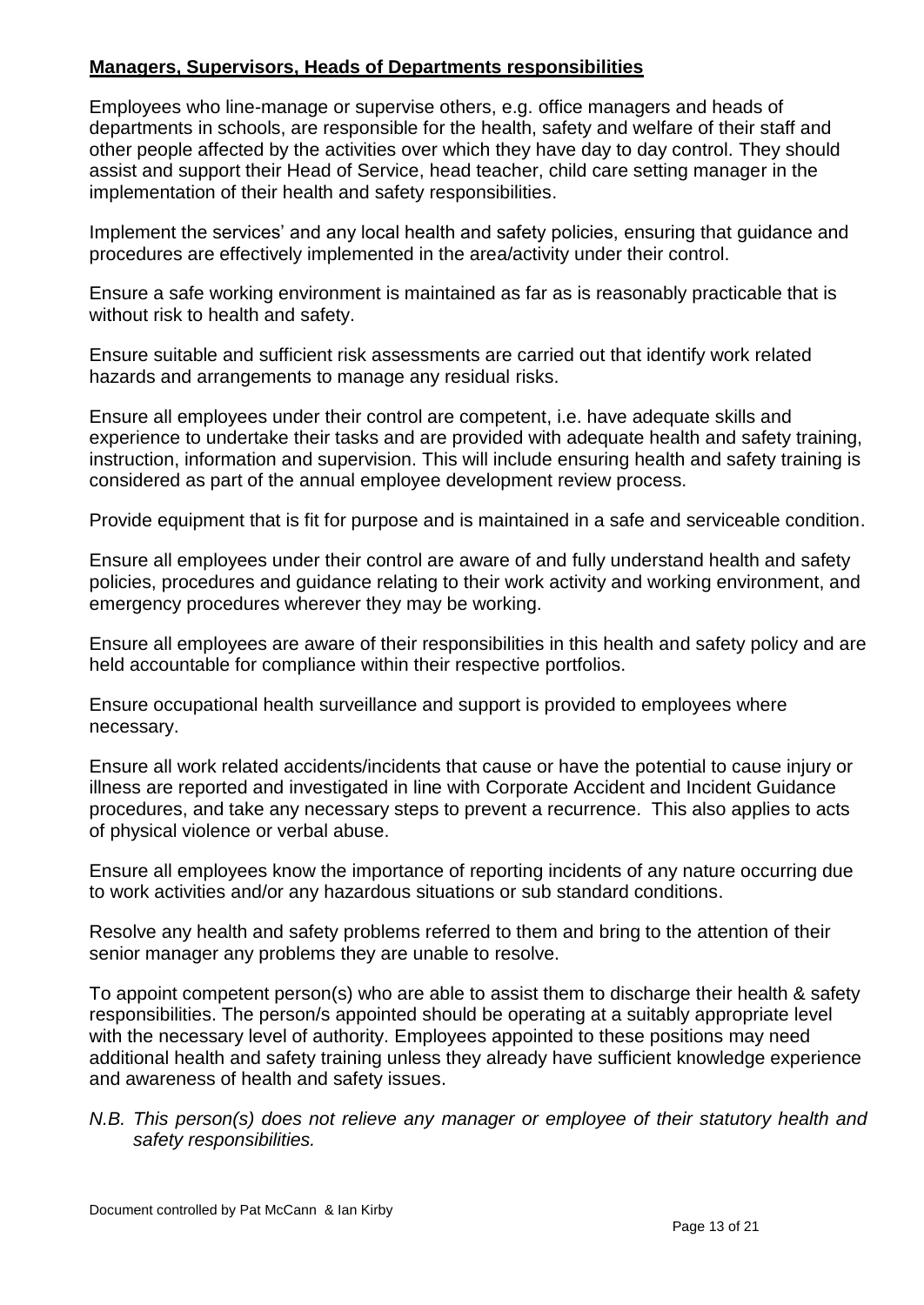#### **Curriculum subject / Teaching Quality Information Officers/advisors TQI's / specialist advisors responsibilities**

Provision and maintenance of curriculum and specific guidance and associated risk assessments, e.g. CLEAPSS (Consortium of Local Education Authorities for the Provision of Science Services), AfPE (Association for Physical Education), radiation protection, off-site visits, manual handling.

Liaise with the Corporate Safety Unit on the provision of general health and safety advice where this overlaps with curriculum / specialist advice; provision of relevant health and safety training for staff and employees on curriculum / specialist related safety matters.

Liaise with the Corporate Safety Unit regarding accidents/incidents and dangerous occurrences within their curricular /specialist areas and providing advice to prevent a recurrence.

Report to their line manager and appropriate child care setting manager any shortcomings they observe in health and safety provision.

Report to line manager and appropriate child care setting manager any shortcomings in relation to the health and safety matters regarding curriculum / specialist provision.

Be aware of and monitor that health and safety legislation and guidance in their area of responsibility is being effectively followed.

To identify training needs and to lead on any training that is required.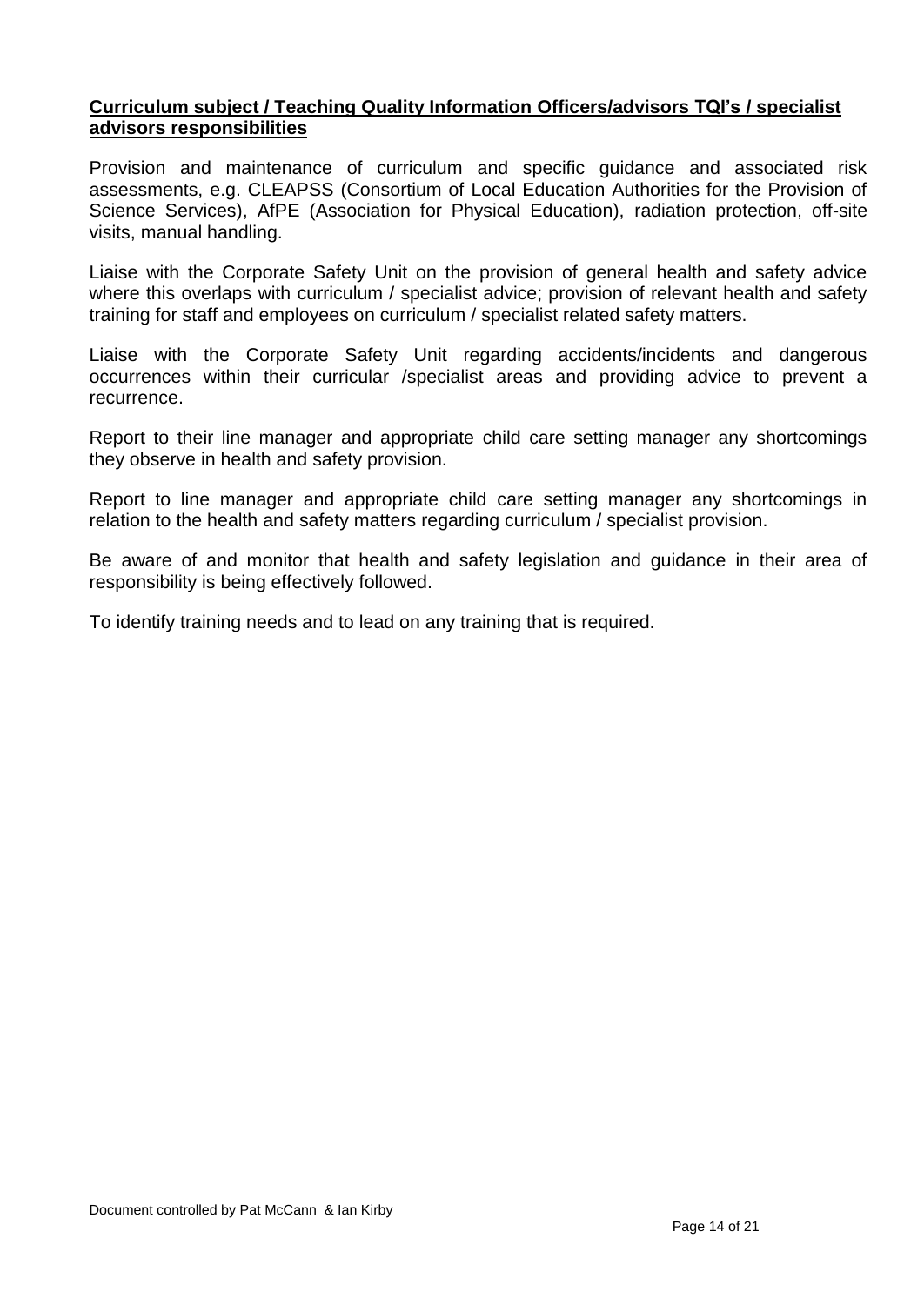**Employees – responsibilities at all levels** (including trainees, agency workers, secondees, work experience, volunteers etc.).

To take reasonable care of their own health and safety at all times whilst at work and to consider the health, safety and welfare of others who may be affected by their acts or omissions at work.

To work in accordance with the information, instruction and training provided and use any equipment in accordance with training or instructions given.

To follow manufacturer's instruction and/or , control measures identified in the risk assessments provided on their work activities as these will reduce the risk of injury and/or work-related ill health.

To refrain from intentionally misusing or recklessly interfering with anything that has been provided for health and safety reasons.

To use personal protective equipment supplied as required by statute, policy or risk assessment.

To report promptly any hazardous defects in plant or equipment, any hazardous situations or substandard conditions or any shortcoming in the existing safety arrangements to a responsible person, i.e. line manager, without delay.

To report **all** incidents to management and seek first aid treatment for any injury sustained at work. This means accidents resulting in injury, those that could have resulted in injury and violent incidents, either physical or verbal.

To co-operate in joint consultations on health and safety matters.

To cease any work activity where it is believed there may be serious or imminent danger to themselves or others.

To be aware of and adhere to all policies, procedures and guidance relating to their work activity and working environment and emergency procedures wherever they may be working.

To co-operate, so far as is necessary, to enable the service to fulfil any duty or comply with any requirements of current or future legislation.

**Notes:** It is vitally important that employees' contributions to health and safety are recognised and acted upon where it is reasonably practicable to do so. Employees are actively encouraged to participate in the risk assessment process for their work area/activities.

Any employee with a concern about health and safety should initially refer the matter to his/her immediate supervisor or line manager who should provide a direct response to the employee. If the matter cannot be resolved at this level or the employee is dissatisfied with the outcome, then the matter should be raised with the senior manager, head of service or the Corporate Safety Unit, preferably in that order. Alternatively, the employee may wish to consult their workplace safety representative.

Trainees, agency workers, secondees and volunteers must be afforded the same level of commitment to health and safety as any employee.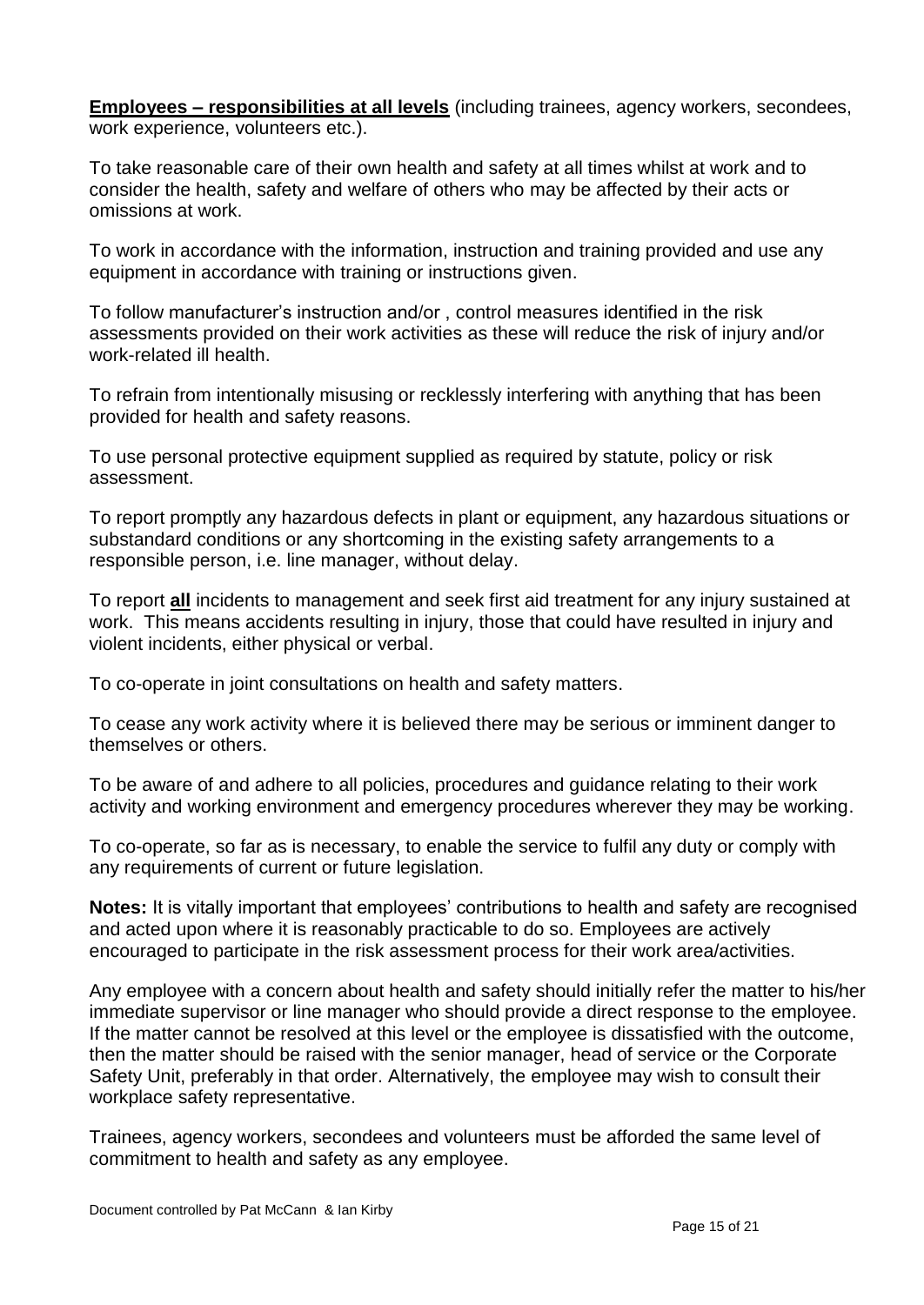#### **Clients, Service Users, Partners and Members of the Public**

Clients, service users, partners and members of the public are requested to co-operate with all health and safety arrangements to protect them and the people who are providing them with a service.

#### **Corporate Safety Unit**

Provide advice, support and guidance to the Director, Assistant Directors, Heads of Service, Head Teachers, Governors and management including the development of health and safety policies, guidance and procedures.

Develop guidance and advice on the interpretation of current and proposed legal requirements concerning health, safety and welfare and assist management with putting any requirements into practice.

Assist managers to investigate accidents where a RIDDOR (Reporting of Injuries, Diseases and Dangerous Occurrences Regulations) reportable major injury condition has been sustained and/or a reportable dangerous occurrence has occurred.

Assist Heads of Service to monitor health and safety performance which includes providing collated accident statistics at regular intervals.

Provide advice to meetings of safety committees and other health and safety forums.

Liaise with in-house support services and enforcement agencies as appropriate on behalf of the Heads of Service.

Advise and assist management where necessary in carrying out risk assessment to eliminate and/or control risks in the workplace.

Keep up to date with health and safety legislation and maintain best practice knowledge.

Monitor the Service's health and safety performance by undertaking a programme of inspections and audits as well as maintaining the corporate incident database.

Assist with health and safety training, advice and guidance where needed.

Endeavour at all times to improve the safety culture in DCYP.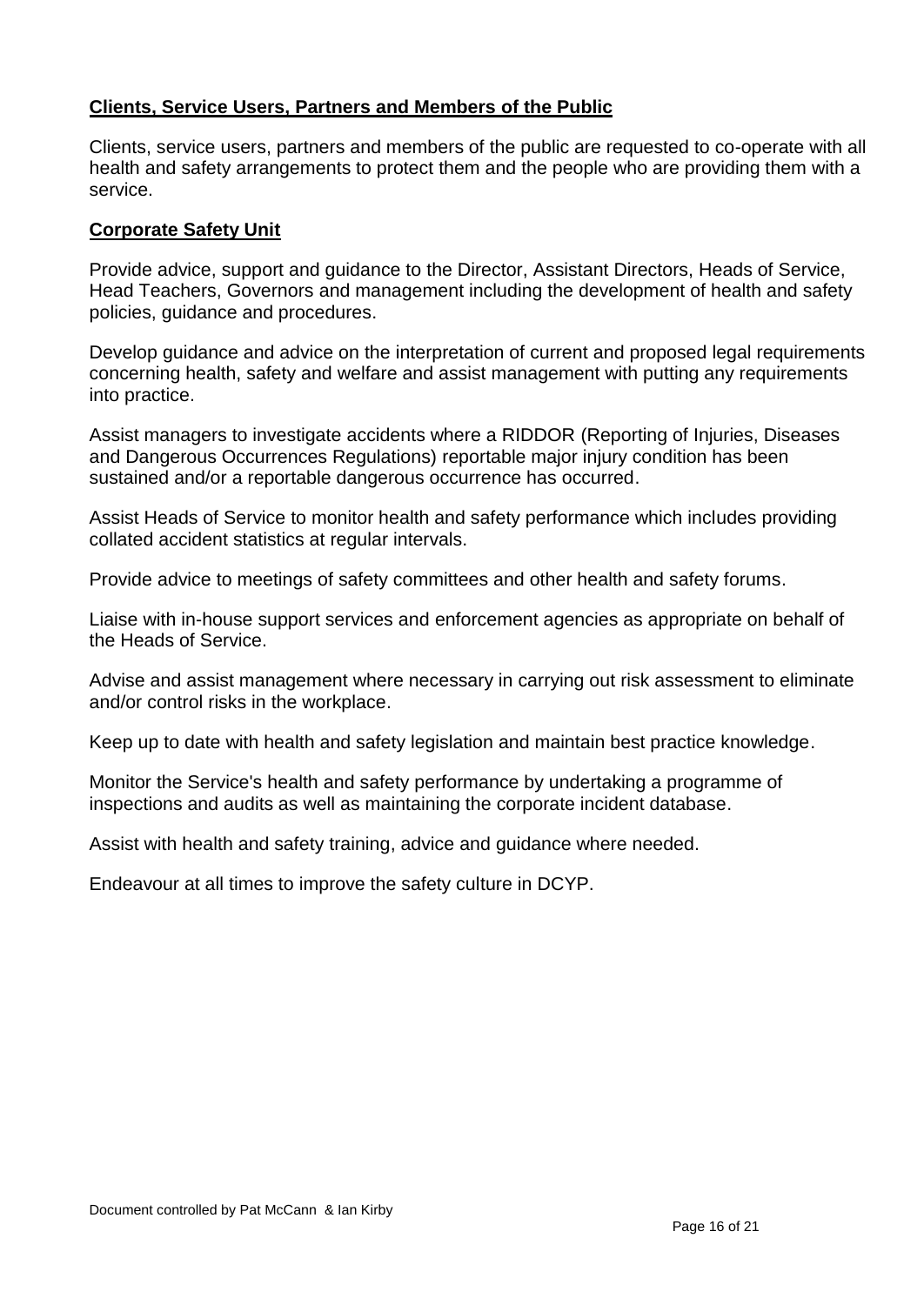#### **Functions and Rights of Safety Representatives**

Under the terms of the Safety Representatives and Safety Committees Regulations 1977, Safety Representatives have the following functions and rights:

Investigate potential hazards and dangerous occurrences and examine the causes of accidents.

Investigate complaints by any member of staff relating to that person's health, safety and welfare at work.

Make representations to the line manager, Child Care Setting Manager and /or the Group Safety Advisor on the above matters and also on general matters affecting the health, safety and welfare of staff.

Represent staff in consultations with Inspectors of the Health and Safety Executive, or any other enforcing authority such as Environmental Health Officers and also with the Corporate Safety Advisors.

To be consulted regarding the introduction of new measures which may substantially affect the health and safety of staff they represent.

To investigate [accidents,](http://www.hse.gov.uk/involvement/accidents.htm) near misses, and other potential hazards and dangerous

occurrences in the workplace

To investigate [complaints](http://www.hse.gov.uk/involvement/inspections.htm) made by an employee they represent about their health, safety or welfare in the workplace;

Take reasonably practicable steps to keep themselves up to date with health and safety matters including legislation, the Authority's safety policy and guidance.

To serve on the Health, Safety and Welfare Committee as appropriate if nominated to do so.

To carry out work place inspections in consultation with line management by giving 5 working days notice.

To submit safety reports of unsafe or unhealthy conditions, equipment or working practices or unsatisfactory arrangements for the welfare of staff in writing on the appropriate form to the appropriate manager.

Have the right to reasonable time off with pay during working hours to perform their functions, and to undergo any necessary training, by giving reasonable notice and by arrangement with the line manager.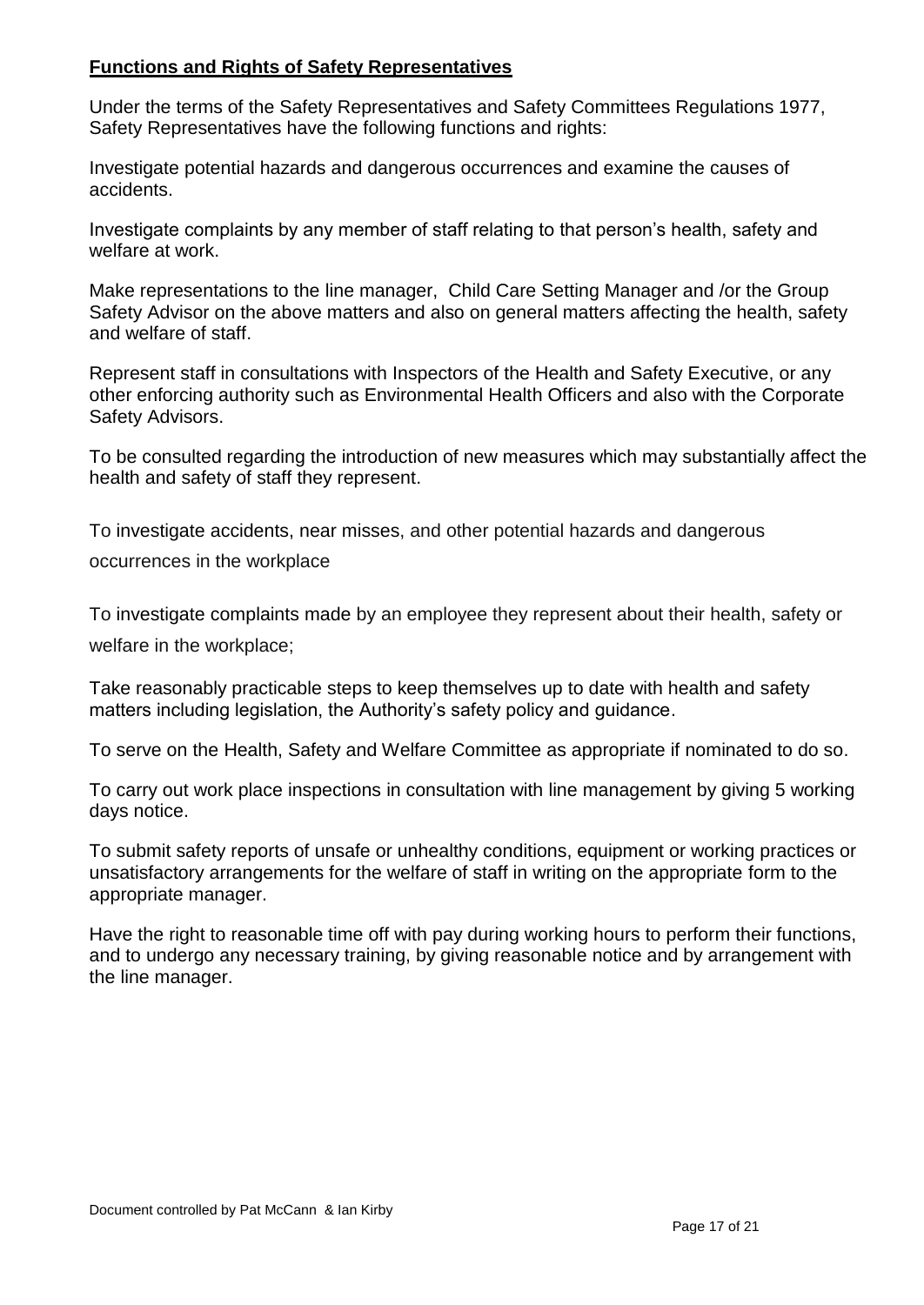#### **Staff Consultation and Communication**

To comply with the Safety Representatives and Safety Committees Regulations 1977, the Directorate for Children & Young People will consult with recognised trade unions and employees' representatives through the DCYP Health, Safety and Welfare Committee.

The Directorate also recognises employees not represented by appointed Safety Representatives. These employees have rights to consultation with employers under the Health and Safety (Consultation with Employees) Regulations 1996.

Individual childcare settings and service areas are expected to ensure they have adequate arrangements for consultation in place at a local level.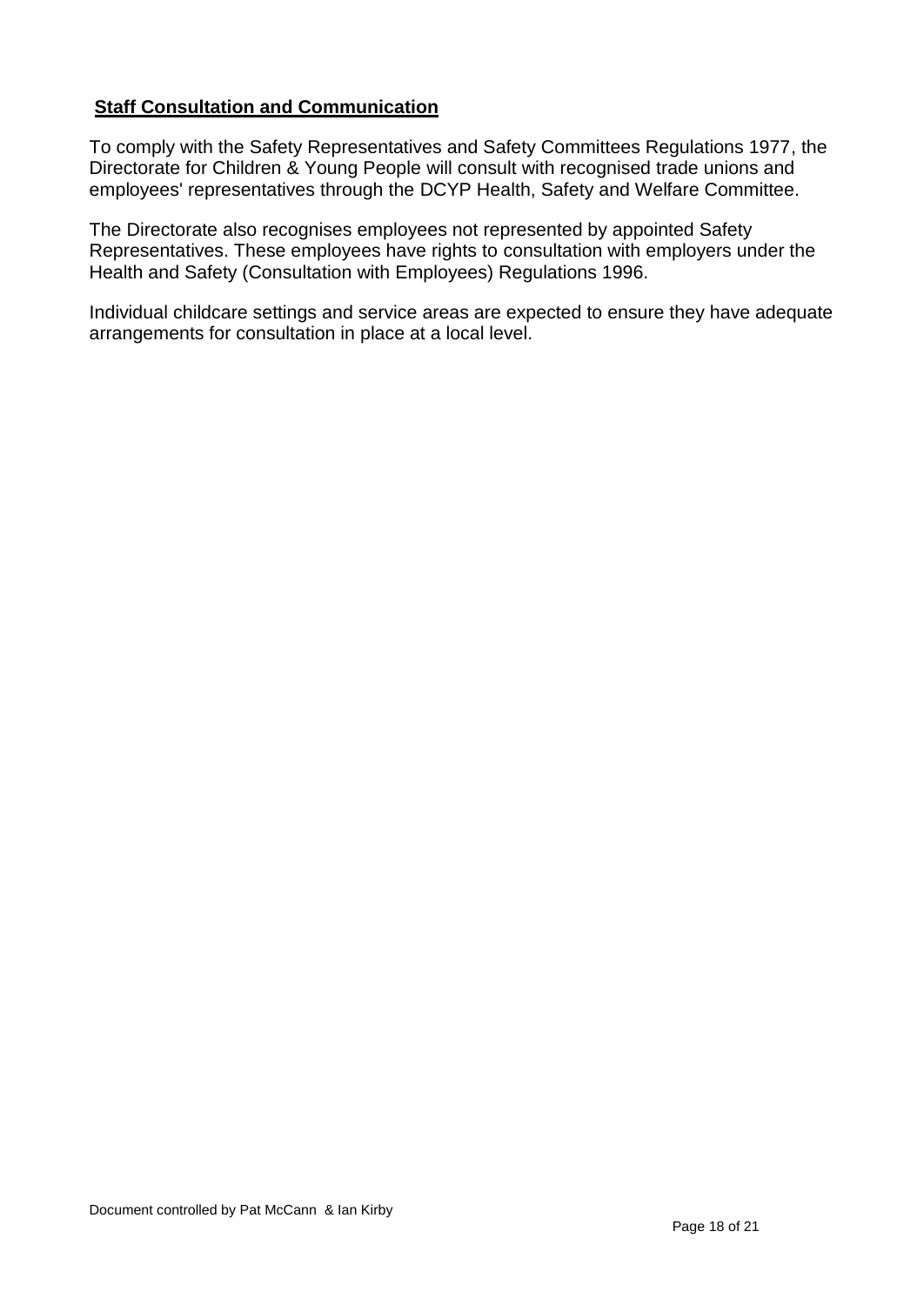#### **ARRANGEMENTS (FOR MANAGING HEALTH & SAFETY**

#### **Manual of Guidance**

The Manual of Guidance forms part of the overall health and safety policy. It provides practical advice in the form of guidance notes. It can be easily accessed on the Council's DCYP intranet.

Child care settings and individual service areas are encouraged to further develop local procedures specific to the service needs.

#### **Risk Assessments**

Risk Assessments form the cornerstone in the Directorates commitment to reduce accidents and ill-health in the workplace. The Director, Assistant Directors, Heads of Service, Child Care Setting Managers and similar post holders are responsible for ensuring that suitable and sufficient risk assessments of work activities either activity or task based are carried out. These assessments should be reviewed periodically or if any of the circumstances significantly change. Following an accident, the risk assessment for that particular activity must be reviewed as a matter of course and a post accident risk assessment completed.

Generic risk assessments are available via the DCYP One Hub, Evolve or the Intranet.

#### **Access to Competent Health and Safety Advice**

To assist the directorate for Children and Young People in discharging its statutory health and safety responsibilities DCYP managers and employees have access to the following competent health and safety advice:

- At Corporate level have access to named Safety Advisor/s from the Councils' Corporate Safety Unit and other specialist advisors e.g. Building Control Fire Safety, Asbestos Advisors etc.
- At Directorate, Service, Child Care setting level managers have access to specialist or technical advice via the Offsite Visits Advisor, Moving and Handling Advisor, Curriculum Subject Advisors and Asset Management Team Officers within Physical resources and Procurement (PRP).
- At a local level managers are expected to appoint "competent persons" to assist them in implementing the requirements of this policy within their area of responsibility e.g. fire wardens, First Aiders.

#### **Managing Health and Safety Strategy Group Meetings**

The DCYP Managing Health and Safety Strategy Group (MHSSG) meets at least once a term to discuss issues raised within the Directorate.

#### DCYP Health, Safety and Welfare Committee

This meeting meets the LA's statutory duties in liaising with the unions. The meetings are usually in the week following the managing Health and Safety Strategy Group meetings.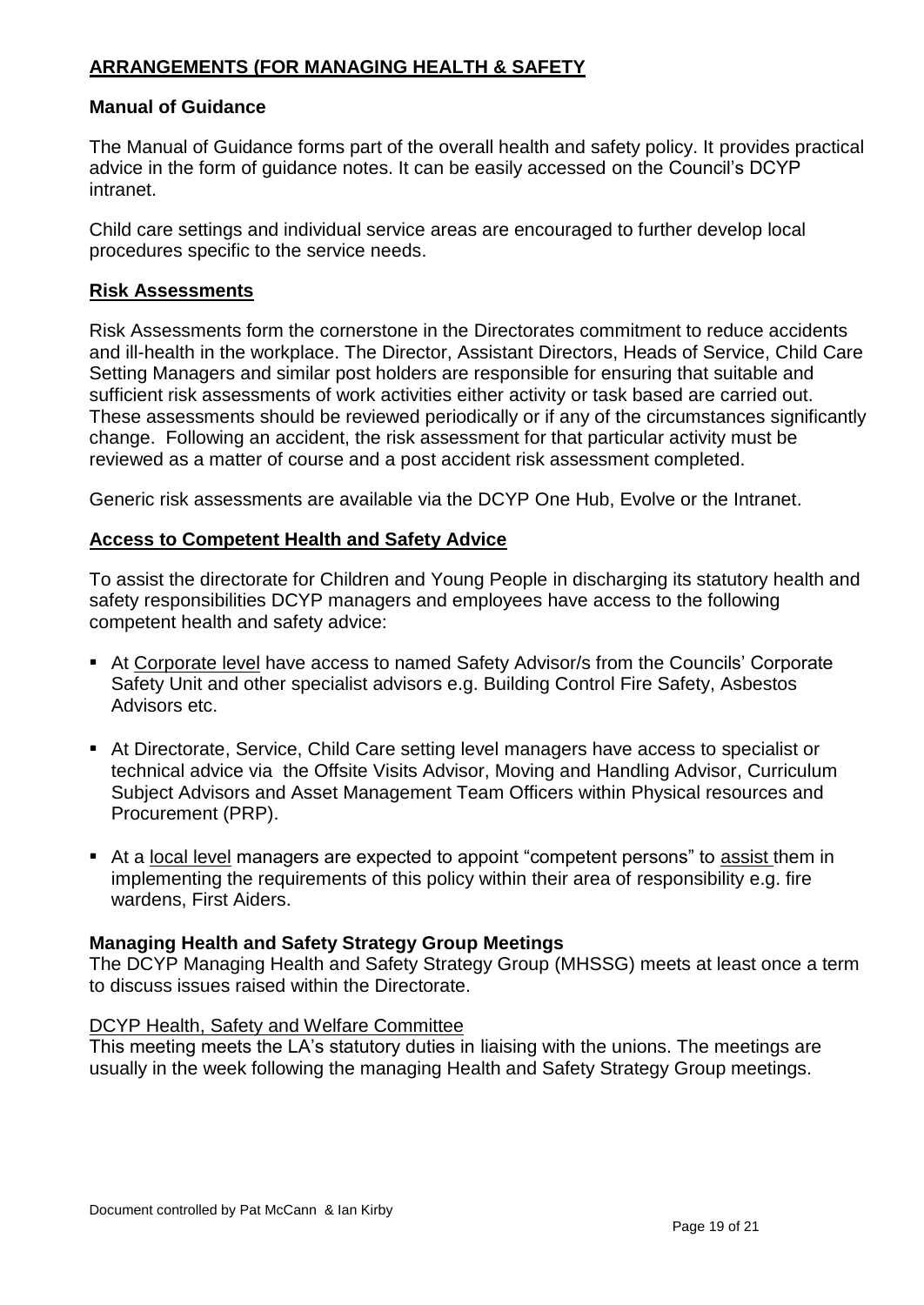**Access to Occupational Health Support -** A comprehensive Occupational Health Support Service is available from Employee Healthcare.

**Access to Training –** A number of training courses are readily available at a corporate, directorate and local level.

#### **MONITORING AND AUDITING**

#### **Monitoring Health and Safety**

Performance monitoring is a key part of the health and safety management function.

The primary aim of monitoring health and safety is to ensure that the standards achieved in the workplace conform to the objectives of the Corporate and Directorates Safety Policies, procedures etc.

There is an Inspection Checklist for schools available through One Hub. For all other settings the corporate Guidance Note No. 23 Monitoring for H&S Performance which contains a checklist and annual self audit available through the intranet.

Each child care setting and service area will monitor health and safety performance by having clearly defined arrangements for collecting and evaluating accident statistics and carrying out workplace inspections and health surveillance (where appropriate).

#### **Health and Safety Auditing**

In addition to routine monitoring of health and safety performance, there is a need for periodic audit to enable a deeper and more critical appraisal of all elements of health and safety management systems. Audits are usually carried out by Group Safety Advisors on a rolling programme basis.

It is recommended that settings do a self-audit at different times to:

Determine whether health and safety management systems are capable of achieving the required standards of health and safety performance.

Determine whether or not each service (or part of it) is fulfilling all its obligations with regard to health and safety.

Identify the strengths and weaknesses of the health and safety management systems.

Identify if each service (or part of it) is actually carrying out and achieving what it claims to do.

The Service recognises that auditing is an essential element of a health and safety management system. For health and safety auditing to be of value, senior management should be fully committed to the concept of auditing and to its effective implementation within the Service. This includes a commitment not to reject audit findings and recommendations without good reason and to take appropriate action within a reasonable time.